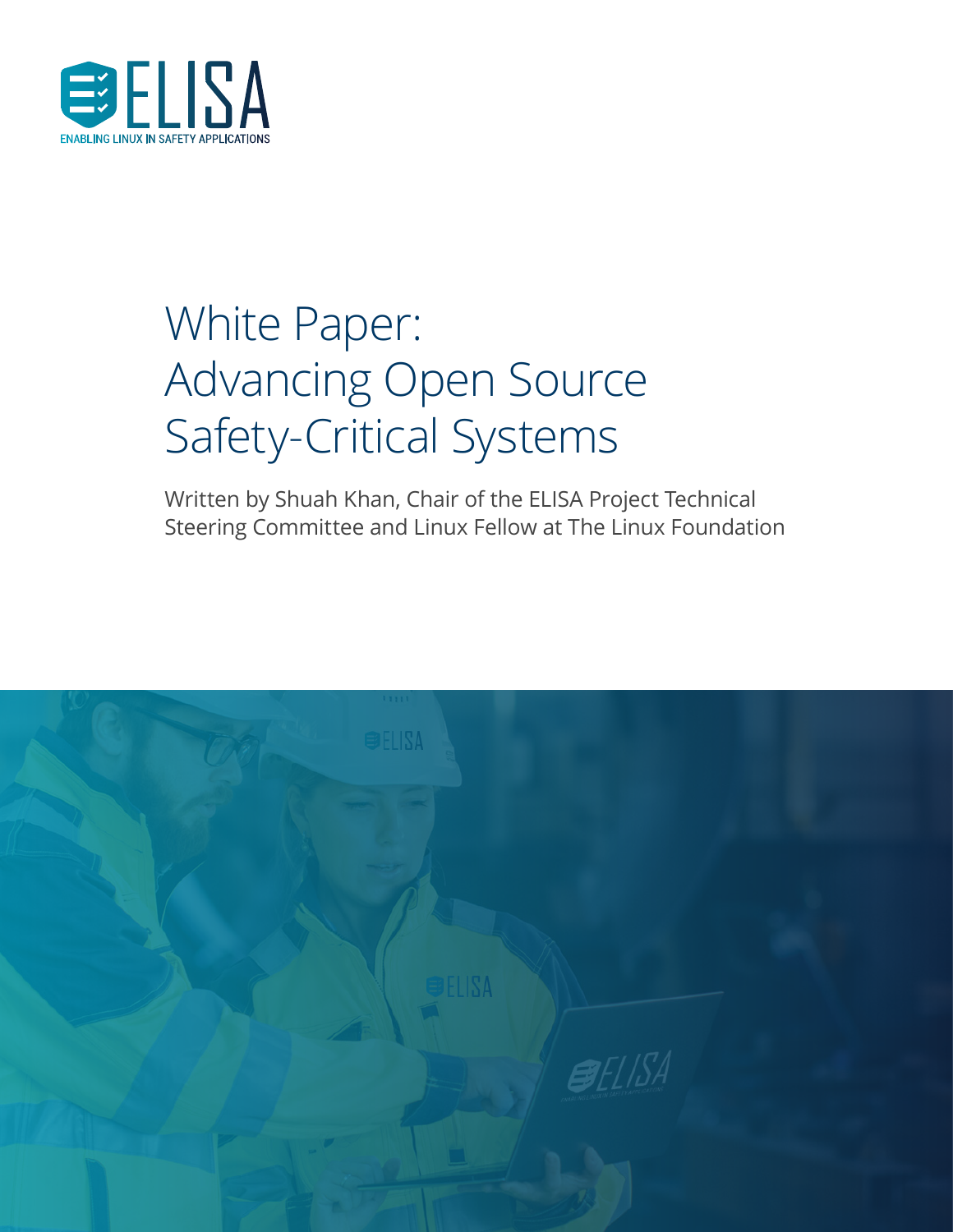SPDX-License-Identifier: CC-BY-4.0

This document is released under the Creative Commons Attribution 4.0 International License, available at [https://creativecommons.org/licenses/by/4.0/legalcode.](https://creativecommons.org/licenses/by/4.0/legalcode) Pursuant to Section 5 of the license, please note that the following disclaimers apply (capitalized terms have the meanings set forth in the license).

To the extent possible, the Licensor offers the Licensed Material as-is and as-available, and makes no representations or warranties of any kind concerning the Licensed Material, whether express, implied, statutory, or other. This includes, without limitation, warranties of title, merchantability, fitness for a particular purpose, non-infringement, absence of latent or other defects, accuracy, or the presence or absence of errors, whether or not known or discoverable. Where disclaimers of warranties are not allowed in full or in part, this disclaimer may not apply to You.

To the extent possible, in no event will the Licensor be liable to You on any legal theory (including, without limitation, negligence) or otherwise for any direct, special, indirect, incidental, consequential, punitive, exemplary, or other losses, costs, expenses, or damages arising out of this Public License or use of the Licensed Material, even if the Licensor has been advised of the possibility of such losses, costs, expenses, or damages. Where a limitation of liability is not allowed in full or in part, this limitation may not apply to You.

The disclaimer of warranties and limitation of liability provided above shall be interpreted in a manner that, to the extent possible, most closely approximates an absolute disclaimer and waiver of all liability.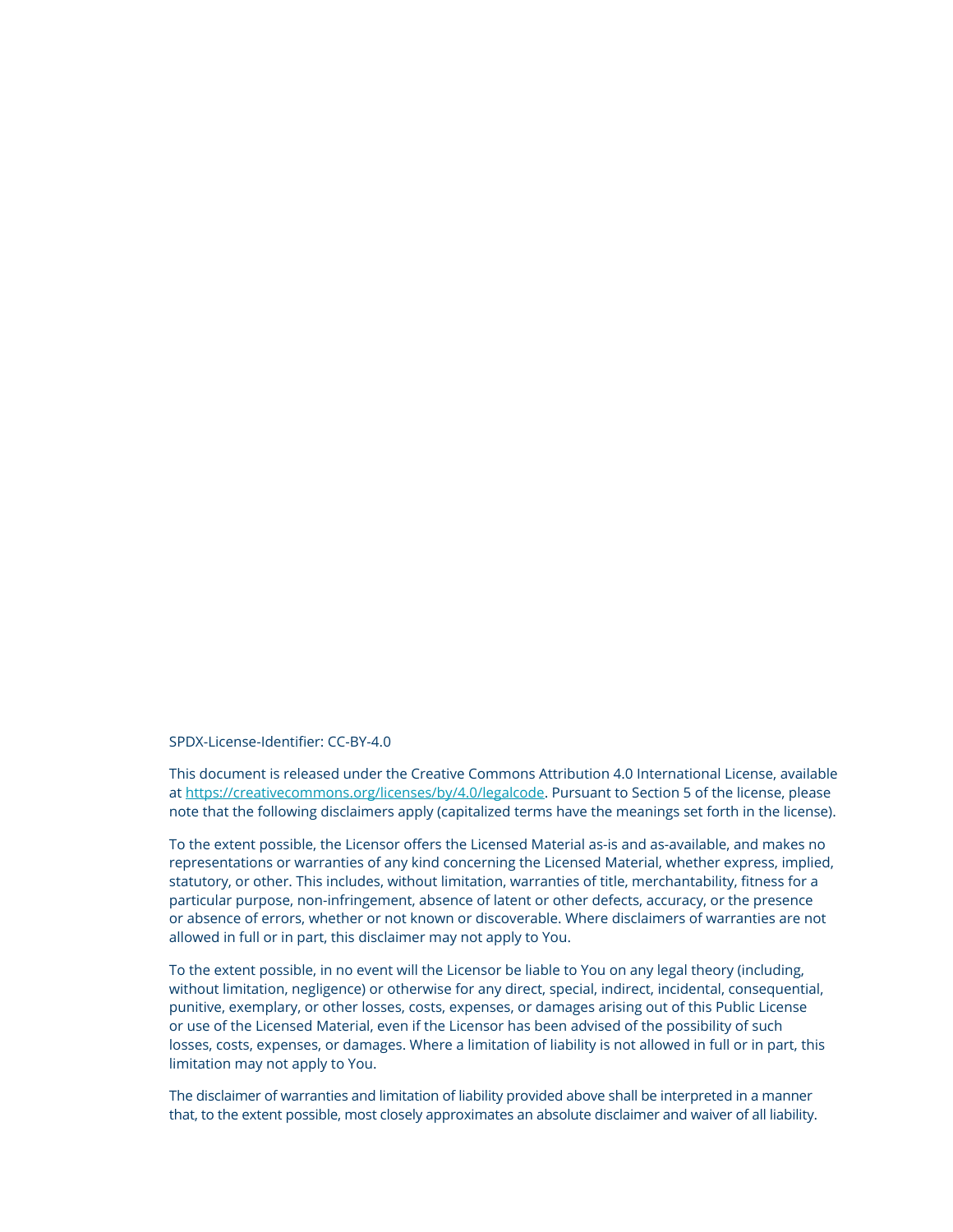

Assessing whether a system is safe requires understanding the system sufficiently. You have to understand what is happening in your system and how various modules and components interact. If the system depends on Linux, it is crucial to understand Linux within that system context and how Linux is used. Also, you have to know how the Linux kernel interacts with various hardware components in the system and the userspace running on top of the kernel. Only with a sound system understanding of the specific context and interactions between the applications, base open-source libraries, such as libc, and the kernel, can you adequately assess if the system is safe or not.

What are the challenges involved in running Linux in Safety-critical systems and building products based on Linux? The primary challenge is selecting Linux components and features that can be evaluated for safety and identifying gaps where more work is needed to evaluate safety sufficiently.

The ELISA project has taken on the challenge to make it easier for companies to build and certify Linux-based safety-critical applications by exploring potential methods to enable engineers to answer that question for their specific system.

Another aspect is understanding the limits. We at ELISA want you to understand that we:

- cannot engineer your system to be safe
- cannot ensure that you know how to apply the described process and methods
- cannot create an out-of-tree Linux kernel for safety-critical applications, being mindful of the continuous process improvement argument
- cannot relieve you from your responsibilities, legal obligations, and liabilities.

As you might already know, Linux kernel releases are time-based, and releases come out once every 8-10 weeks. The Linux kernel community has its own set of development policies and processes that govern reviewing and accepting new content. It is a challenge to keep up with the development process for safety analysis and product support. We don't have all the answers; however, we at ELISA strive to provide a path forward as a home to like-minded peers to collaborate.

Please checkout the **ELISA Working Group** activities and join us to collaborate with us.

- Main Technical List: [devel@lists.elisa.tech](mailto:devel%40lists.elisa.tech?subject=)
- Technical Steering Committee: [elisa.tech/about/tsc](http://elisa.tech/about/tsc)
- Kernel Development Process Working Group: [development-process@lists.elisa.tech](mailto:development-process%40lists.elisa.tech?subject=)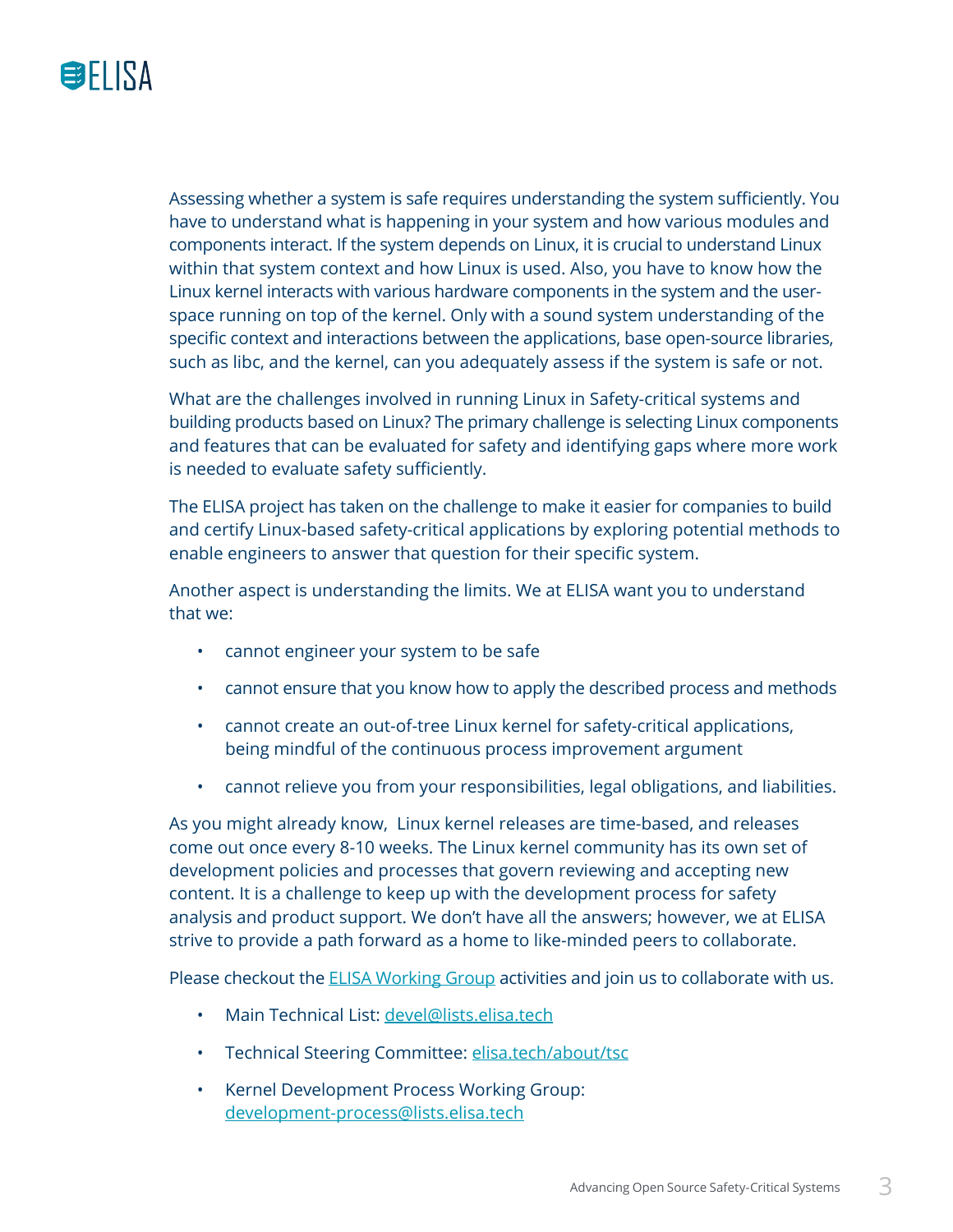

- Safety Architecture Working Group: [safety-architecture@lists.elisa.tech](mailto:safety-architecture%40lists.elisa.tech?subject=)
- Medical Devices Working Group: [medical-devices@lists.elisa.tech](mailto:medical-devices%40lists.elisa.tech?subject=)
- Automotive Working Group: [automotive@lists.elisa.tech](mailto:automotive%40lists.elisa.tech?subject=)



All groups are open forums and consider this your invitation to participate in any of the groups that look interesting to you.

|         |                                                | $$ $$ $$ $$ $$ $$ $$          |
|---------|------------------------------------------------|-------------------------------|
|         |                                                | 1.11                          |
|         | <b>Automotive WG</b>                           | <b>Development Process WG</b> |
| $\circ$ | Learn More                                     | Learn More<br>$\circ$         |
|         | <b>COLOR</b><br>4<br><b>Medical Devices WG</b> | <b>Safety Architecture WG</b> |
| $\circ$ | Learn More                                     | Learn More<br>$\circ$         |
|         |                                                |                               |

**Working Groups**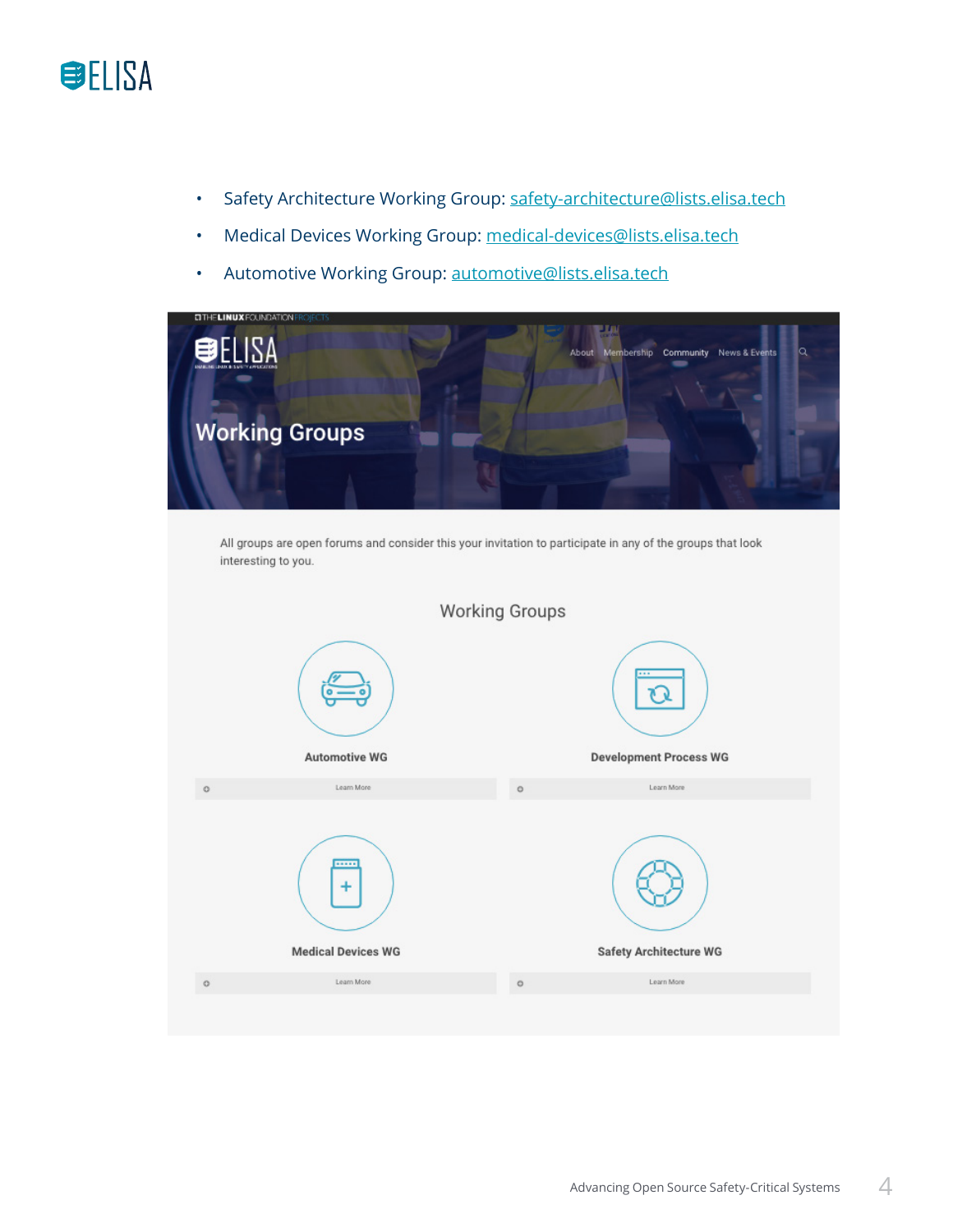

## Technical Strategy

Let's talk about how our [Technical Charter](https://elisa.tech/wp-content/uploads/sites/75/2020/08/elisa_technical_charter_082620.pdf) anchors us in defining strategy and deliverables based on Automotive and Medical use-cases.

What are ELISA deliverables?

- ELISA develops an example qualitative analysis for Automotive and Medical use-cases for the Linux kernel.
- ELISA provides resources for System integrators to apply and use to analyze qualitatively and quantitatively on their systems. For example, ELISA will analyze published CWEs to identify hazards for the two use-cases.
- System Integrators use ELISA deliverables to analyze their systems



ELISA Working Groups collaborate in developing a qualitative analysis of the Automotive and Medical use-cases for the Linux kernel.

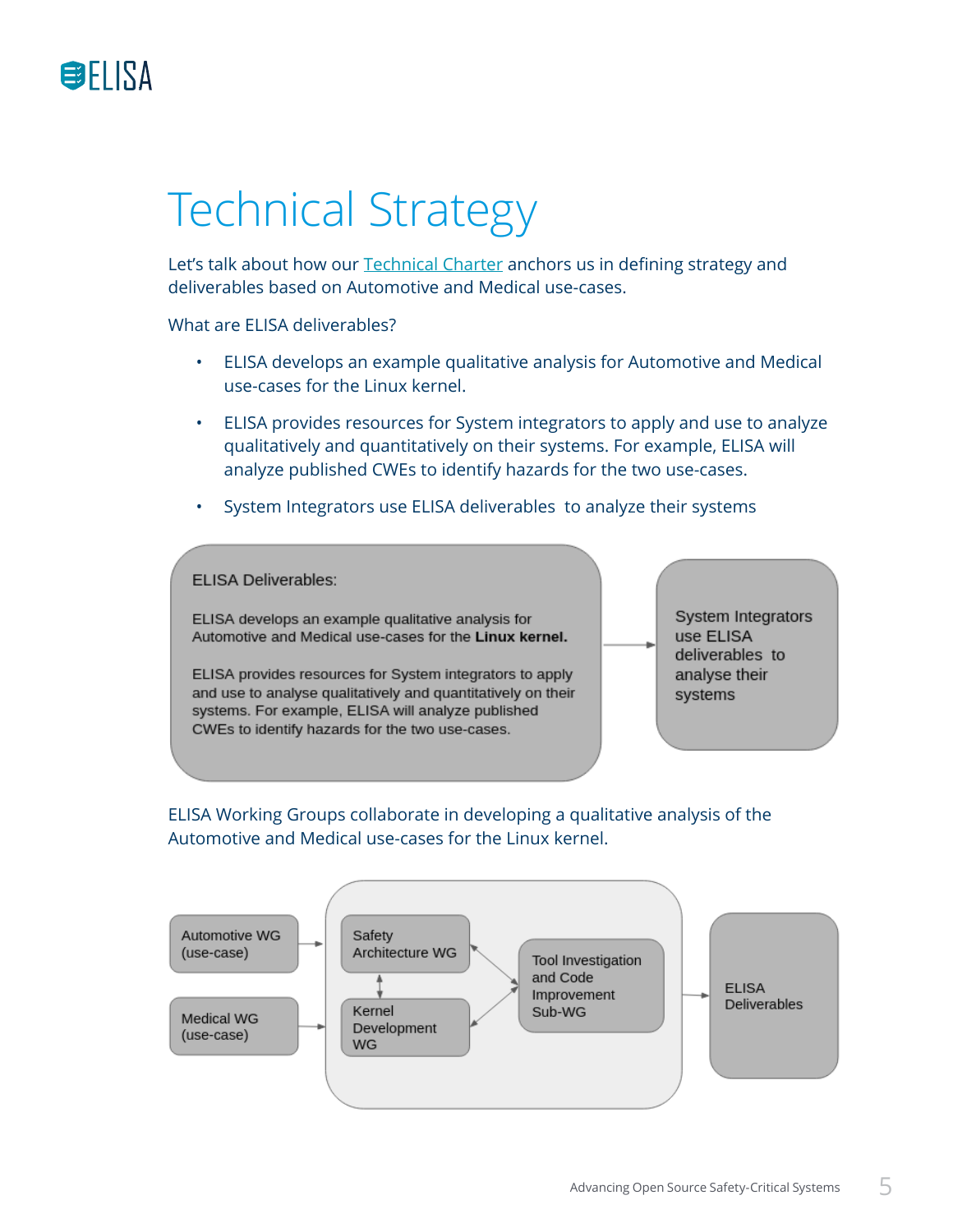

**ELISA Technical Steering Committee** is responsible for defining the technical strategy. The TSC is currently focused on the following activities with Automotive and Medical use-cases. We welcome other use-cases.

- Refining and finalizing the Technical Strategy
- Exploring how best to represent hazards and state what we tried.
- Defining clearly what ELISA is and is not
- Refining and finalizing executing on the Technical Strategy in WGs
- Deciding on our Publication Strategy (reviews and best practices for ELISA deliverables)

**ELISA Medical Devices Working Group** is focused on:

- Finishing Open Artificial Pancreas System ([OpenAPS](http://OpenAPS)) analysis
- Reviewing our analysis of OpenAPS (#openAPS) with System-Theoretic Process Analysis [\(STPA\)](http://psas.scripts.mit.edu/home/get_file.php?name=STPA_handbook.pdf) experts
- Presenting results of our analysis to the OpenAPS community for feedback.
- Publishing openAPS STPA analysis on Github and put it under version control.



Use STPA

http://psas.scripts.mit.edu/home/get\_file.php ?name=STPA\_handbook.pdf)

- Take iterative approach, structure according to the handbook
- Next steps: create the next level diagram for openAPS component. Algorithm
	- User space libs/runtime being active/needed
	- Linux syscalls & services
	- Devices/hardware interaction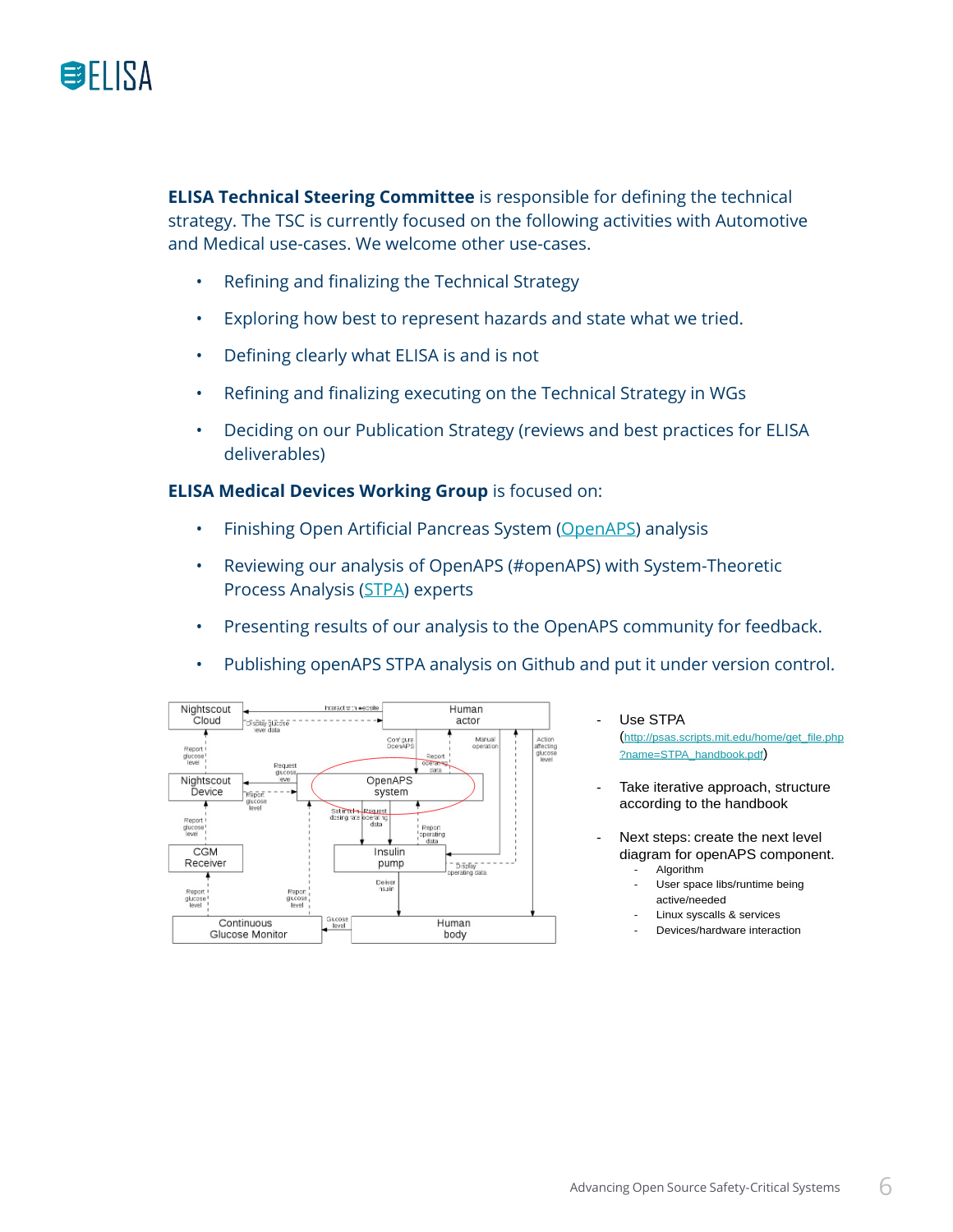

**ELISA Automotive Working Group** currently focuses on analyzing automotive use cases with safety implications and collaborating with the [Automotive Grade Linux](https://www.automotivelinux.org/) project to leverage their knowledge in this space. In addition it is:

- Continuing work on and improve the telltale use case
- Consolidating the concept and demo application
- Furthering the concept and architecture refinement



**ELISA Safety Architecture Working Group** is set out to complete the definition of top-level safety requirements for the Kernel and identify associated entry points within the context of the above example Automotive use-case. The current focus is Automotive use-cases with a plan to include Medical use-cases. In addition, the WG is working on the following within the context of the Automotive use-case.

- Starting the safety analyses for the telltale safety app
- Consolidating and refining the qualification methodology using the telltale use case as the driver
- Starting the Freedom From Interference (FFI) analysis with Linux kernel as the primary focus and taking Non-Safety Related (NSR) user space processes into account. The FFI operates under the premise that a fault in a non or less safetycritical component doesn't lead to a fault in a more safety-critical component. FFI, as defined by ISO 26262, is the "absence of cascading failures between components that could lead to the violation of [some] safety requirement."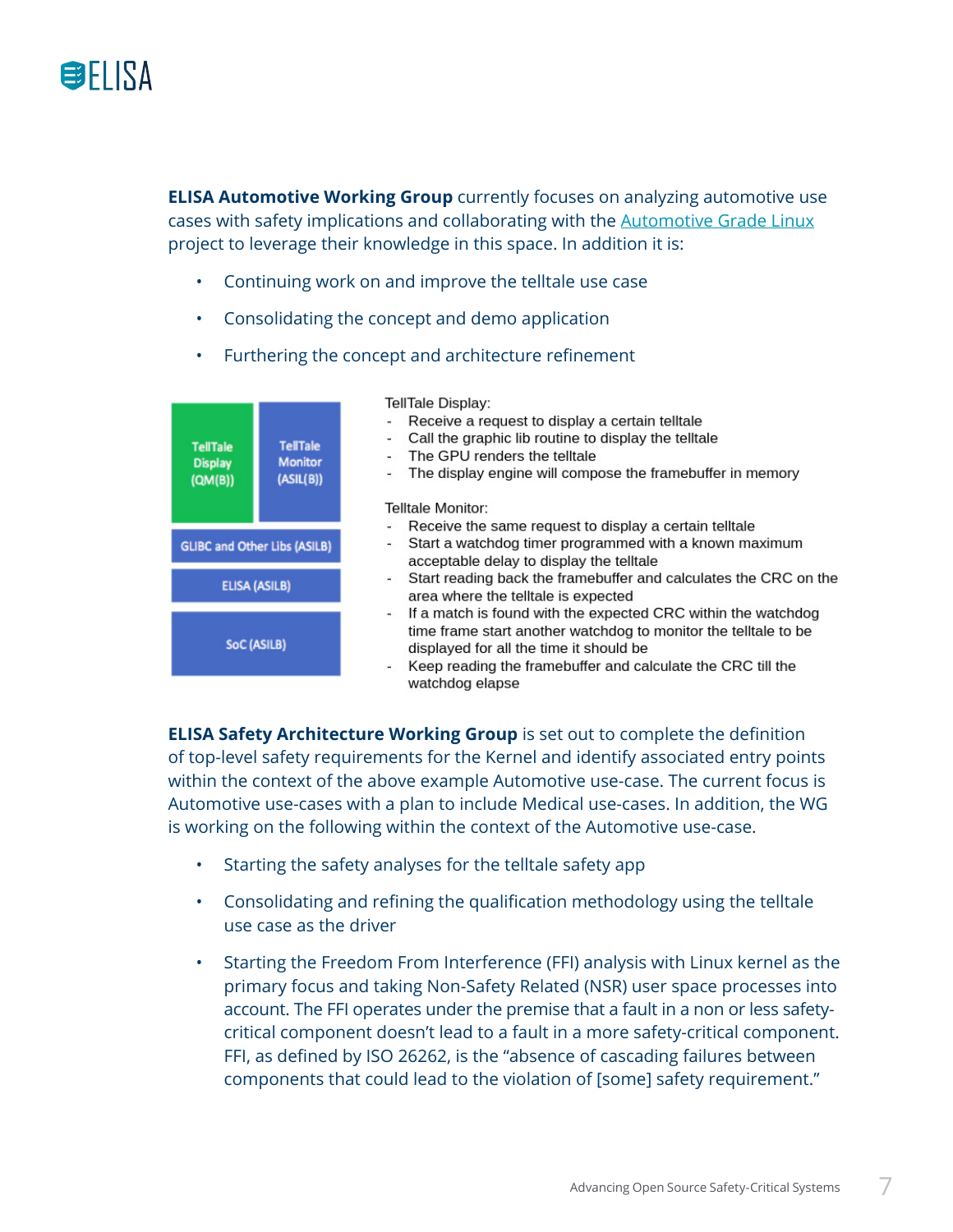

**ELISA Kernel Development Process Working Group** is currently engaged in completing the Linux kernel management process, validation process, and basic hazard classification for safety leveraging [Common Weakness Enumerations](https://cwe.mitre.org/data/definitions/699.html) (CWEs). Automotive and Medical use-cases are in scope for this work. So how do we do this? We:

- Define system characteristics, failure modes, and attributes of Linux kernel. As an example, Timing and Execution is an important system property to ensure a less safety-critical component doesn't block a more safety-critical component.
- Identify Kernel configurations and features essential to safety-critical systems

For example, **Timing and Execution** is an important system property that will ensure that a less safety-critical component doesn't block a more safety-critical component. [Resource Locking Problems](https://cwe.mitre.org/data/definitions/411.html) and [Improper Locking](https://cwe.mitre.org/data/definitions/667.html) related hazards in safety-critical software components could prevent and undermine this System property. It is important to detect and mitigate resource locking and improper locking problems during development and integration. This WG identifies and analyzes available detection and mitigation methods in the Linux kernel and provides resources to System integrators to apply and use on their systems.

The detection and mitigation methods available in the Linux kernel are Static and Dynamic analysis tools and Kernel dengue configuration options that can be used to find and fix problems. [CONFIG\\_LOCK\\_TORTURE\\_TEST](https://git.kernel.org/pub/scm/linux/kernel/git/torvalds/linux.git/tree/lib/Kconfig.debug) and [CONFIG\\_PROVE\\_LOCKING](https://git.kernel.org/pub/scm/linux/kernel/git/torvalds/linux.git/tree/lib/Kconfig.debug) are a couple of examples that could be used as detection methods for Resource Locking and Improper Locking issues.

**The ELISA Tool Investigation and Code Improvement Sub-WG** is engaged in aiding the ELISA Kernel Development Process Working Group's goals by using various static analysis methods and tools available in the Linux kernel and making the results available to the ELISA and the Kernel communities.

- Continuous Integration (CI) with static analysis on Linux kernel repositories focusing on configurations relevant to Automotive and Medical use-cases.
- CodeChecker Web service
- Investigate **ECLAIR** results, tailor tool to identify actionable results
- Work on fixing Documentation and kernel-doc. This activity benefits ELISA as well as the Kernel community. This Sub-WG is actively engaged in improving Kernel documentation.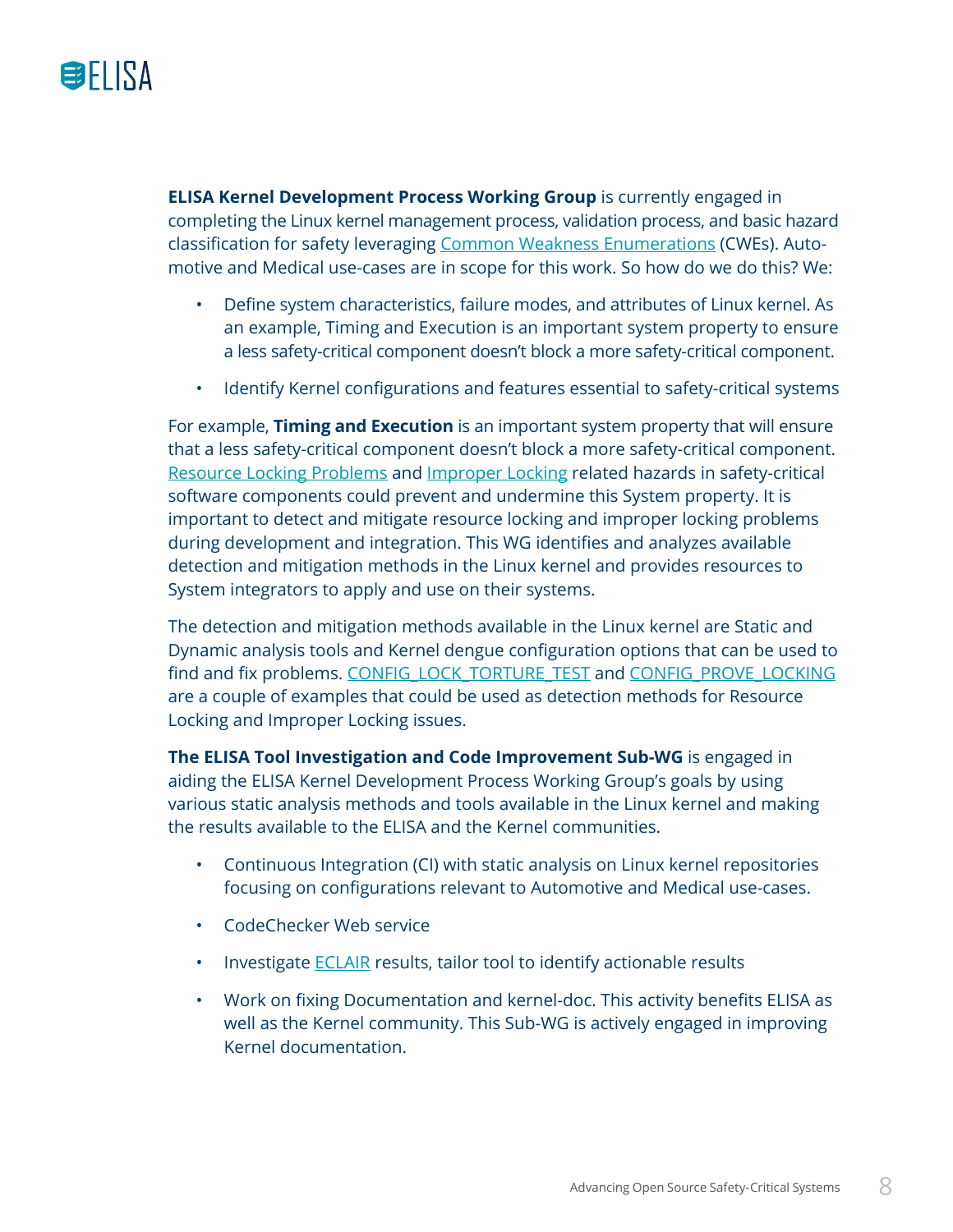

• Assist newcomers with onboarding. We recognize the need to help the rest of the ELISA community understand how the Linux kernel development process works. This Sub-WG is engaged in helping ELISA members participate in the Kernel development process. Newcomers are welcome!

As you can see, the ELISA WGs collaborate and work towards providing resources for System integrators to apply and use to analyze qualitatively and quantitatively on their systems. You might ask, "Why can't ELISA qualify safety-critical systems?" We can't, as we don't know the product details to be able to do so. It is the System integrator's responsibility to use the resources ELISA is developing to analyze their systems.

Please note that the ELISA project will release the resources under the [CC BY 4.0.](https://creativecommons.org/licenses/by/4.0/) This article is for informational purposes only and is not intended to address any specific implementation.

Now that you have an idea of what ELISA is all about, I invite you to join the discussion to help us define Safety Architecture for Medical use-case and bring us new use-cases. Please join the [ELISA member family](https://elisa.tech/membership/members/).